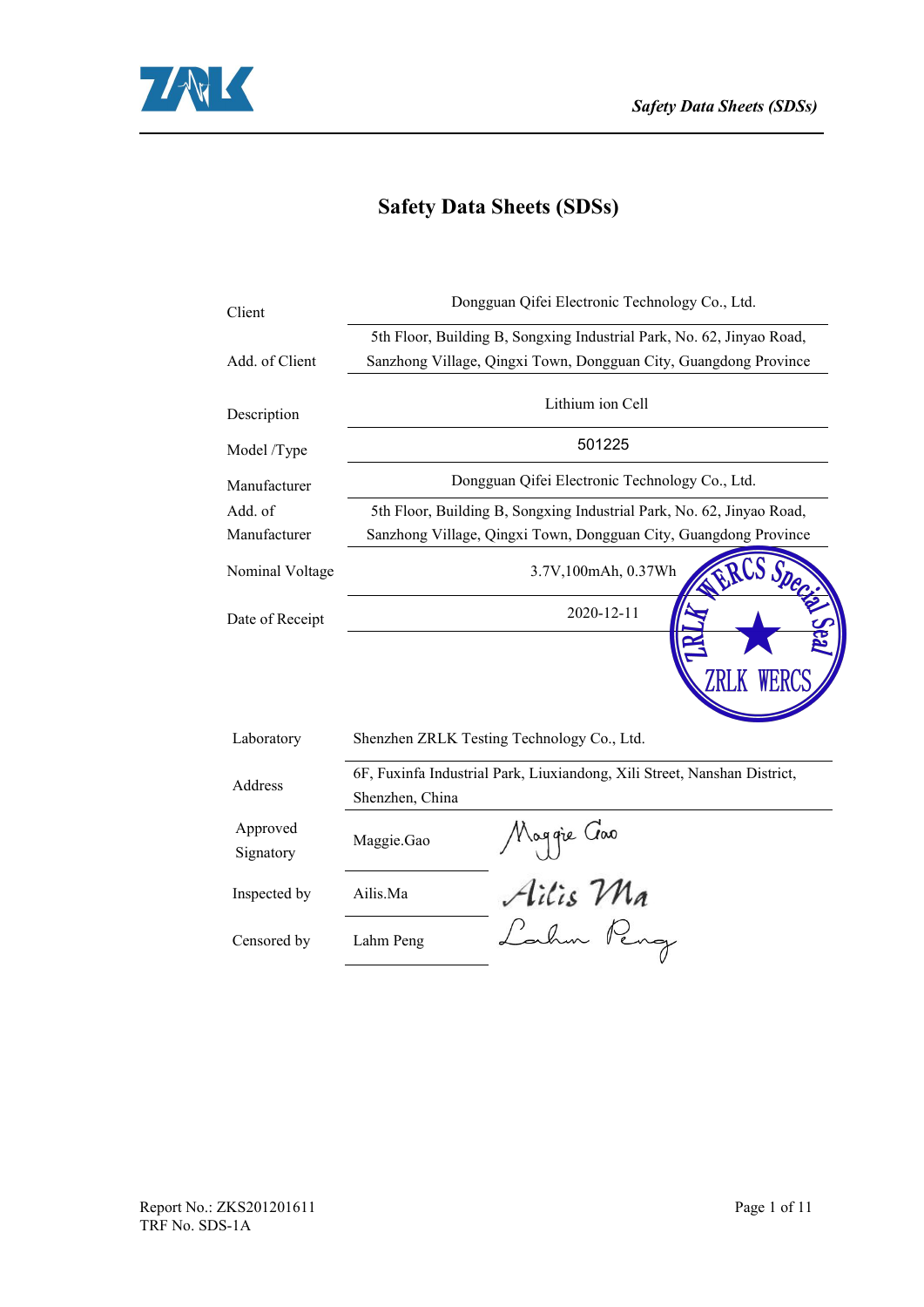

# **1. IDENTIFICATION OF THE SUBSTANCE/PREPARATION AND OF THE COMPANY/UNDERTAKING**

### **Product Identifier**

Product name: Lithium ion Cell

Model: 501225

**Other** means of identification

Synonyms:none

## **Recommended use of the chemical and restrictions on use**

Recommended Use:Used in portabl electronic equipments;

Uses advidsed against:

a) Do not dismantle, open or shred secondary cells or batteries.

b) Keep batteries out of the reach of children

Battery usage by children should be supervised. Especially keep small batteries out of reach of small children.

c) Seek medical advice immediately if a cell or a battery has been swallowed.

d) Do not expose cells or batteries to heat or fire. Avoid storage in direct sunlight.

e) Do not short-circuit a cell or a battery. Do not store cells orbatteries haphazardly in a box or drawer where they may short-circuit each other or be short-circuited by other metal objects.

f) Do not remove a cell or battery from its original packaging until required for use.

g) Do not subject cells or batteries to mechanical shock.

h) In the event of a cell leaking, do not allow the liquid to come in contact with the skin or eyes. If contact has been made, wash the affected area with copious amounts of water and seek medical advice.

i) Do not use any charger other than that specifically provided for use with the equipment.

j) Observe the plus (+) and minus (–) marks on the cell, battery and equipment and ensure correct use.

k) Do not use any cell or battery which is not designed for use with the equipment.

l) Do not mix cells of different manufacture, capacity, size or type within a device.

m) Always purchase the battery recommended by the device manufacturer for the equipment.

n) Keep cells and batteries clean and dry.

o) Wipe the cell or battery terminals with a clean dry cloth if they become dirty.

p) Secondary cellsand batteries need to be charged before use. Always use the correct charger and refer to the manufacturer's instructions or equipment manual for proper charging instructions.

q) Do not leave a battery on prolonged charge when not in use.

r) After extended periods of storage, it may be necessary to charge and discharge the cells orbatteries several times to obtain maximum performance.

s) Retain the original product literature for future reference.

t) Use the cell or battery only in the application for which it was intended.

u) When possible, remove the battery from the equipment when not in use.

v) Dispose of properly.

## **Details** of the supplier of the safety data sheet:

Supplier Name: Dongguan Qifei Electronic Technology Co., Ltd.

Address: 5th Floor, Building B, Songxing Industrial Park, No. 62, Jinyao Road, Sanzhong Village, Qingxi

Town, Dongguan City, Guangdong Province

Telephone number of the supplier: +86-755-86639558

Fax: xxxx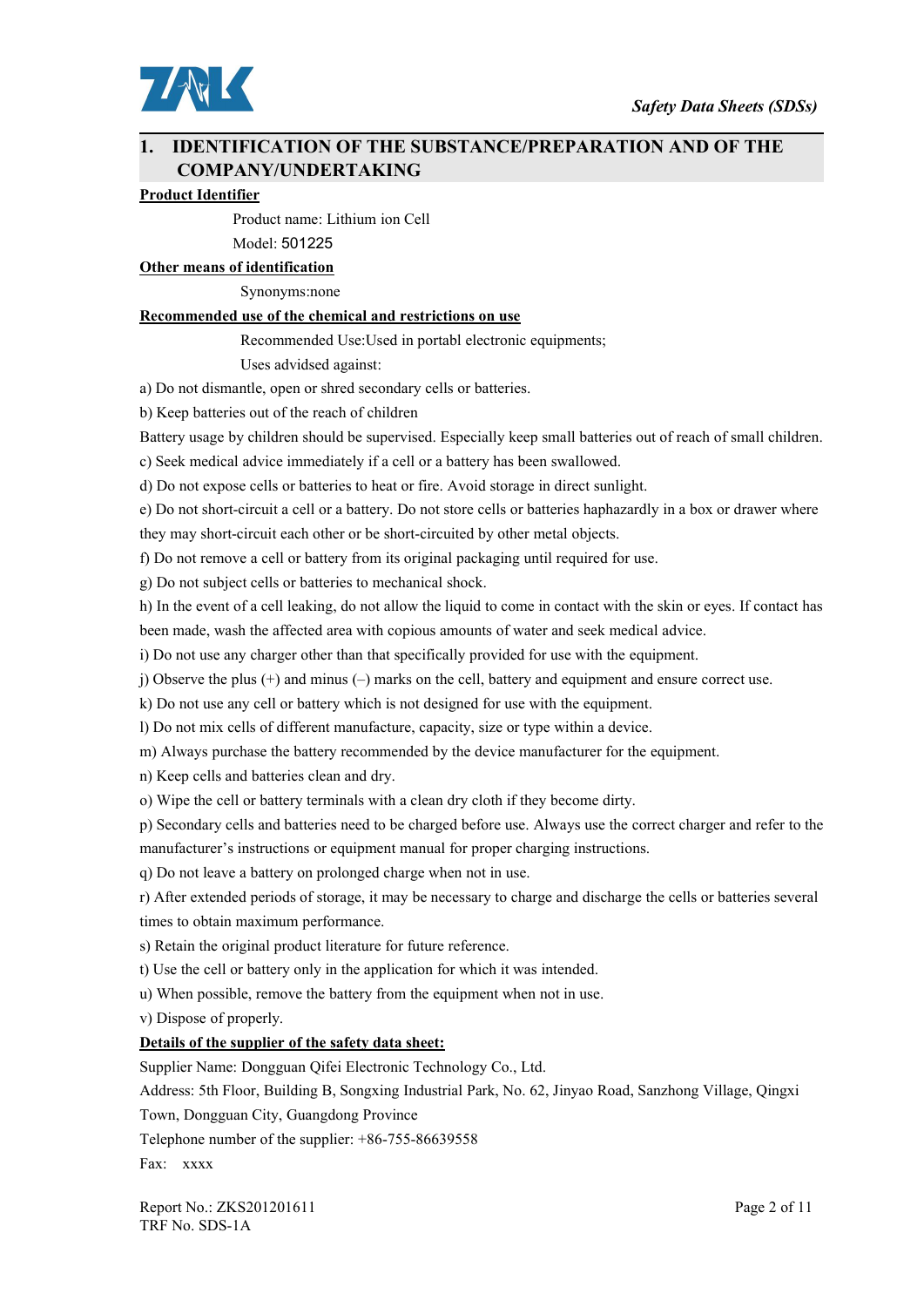

Postcode: 423038

E-mail address: zhoujiazhen@grand-pro.cn

**Emergency telephone number**

**Company Emergency Phone Number:** +86-755-86639558

# **2. HAZARDS IDENTIFICATION**

## **Classification**

| Acute toxicity - Dermal                               | Category 3  |
|-------------------------------------------------------|-------------|
| Serious eye damage/eye irritation                     | Category 2A |
| Carcinogenicity                                       | Category 2  |
| Specific target organ toxicity (repeated<br>exposure) | Category 1  |

## **GHS Label elements, including precautionary statements**

### **Danger**

# **Hazard statements**

Toxic in contact with skin

Causes serious eye irritation

Suspected of causing cancer

Causes damage to organs through prolonged or repeated exposure



## **Precautionary statements-Prevention**

Obtain special instructions before use Do not handle until all safety precautions have been read and understood Wear protective gloves/protective clothing/eye protection/face protection Wash face, hands and any exposed skin thoroughly after handling Do not breathe dust/fume/gas/mist/vapors/spray Do not eat, drink or smoke when using this product

## **Precautionary Statements - Response**

If exposed or concerned: Get medical advice/attention Specific treatment (see supplemental first aid instructions on this label)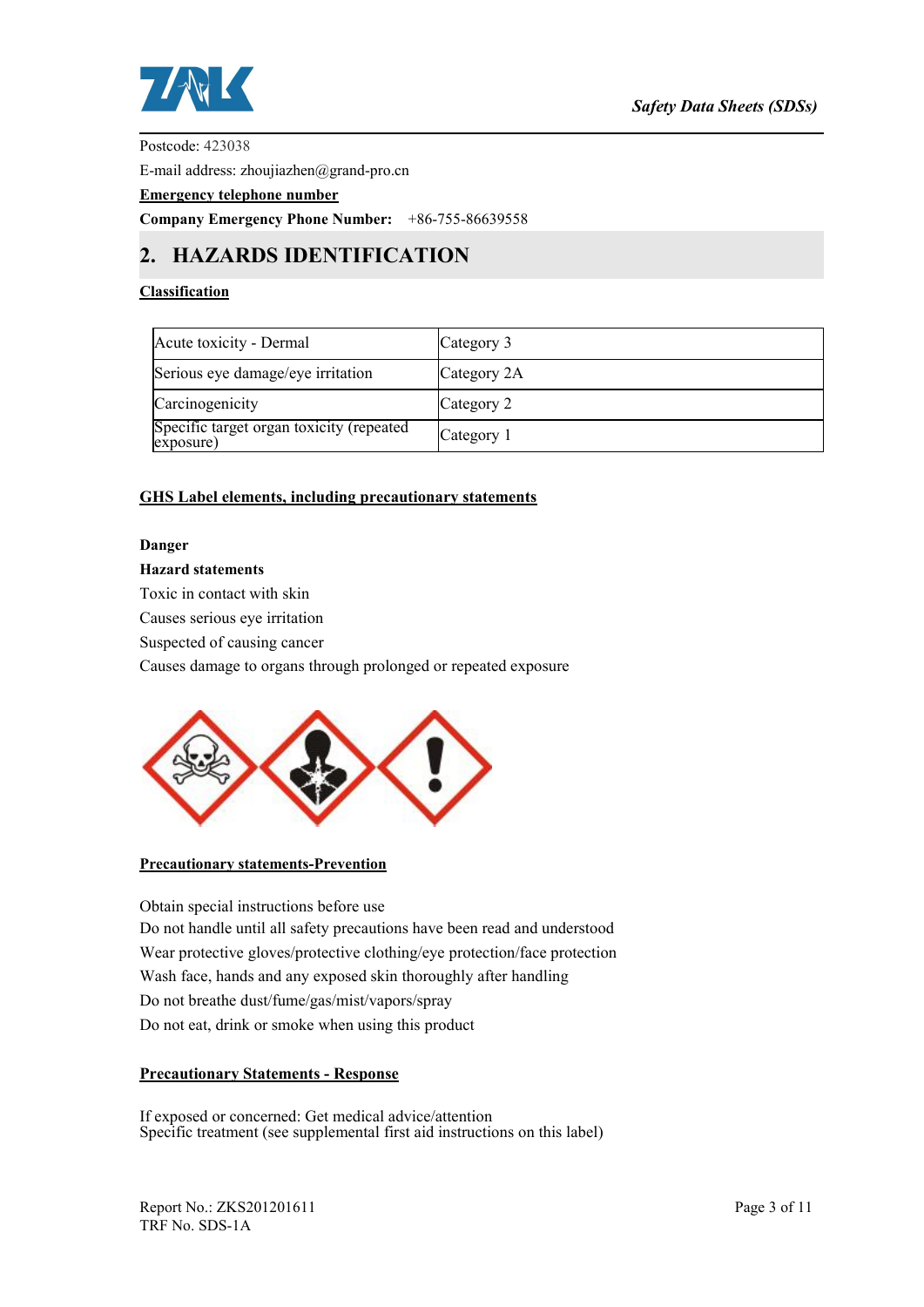

## **Eyes**

IF IN EYES: Rinse cautiously with water for several minutes. Remove contact lenses, if present and easy to do. Continue rinsing If eye irritation persists: Get medical advice/attention

# **Skin**

IF ON SKIN: Wash with plenty of water and soap Call a POISON CENTER or doctor if you feel unwell Take off immediately all contaminated clothing and wash it before reuse

## **Precautionary Statements - Storage**

Store locked up

## **Precautionary Statements - Disposal**

Dispose of contents/container to an approved waste disposal plant

### **Other information**

harmful if swallowed. Very toxic to aquatic life with long lasting effects.

# **3. COMPOSITION/INFORMATION ON INGREDIENTS**

## **Chemical characterixation: Mixtures**

## **Description:**

Product: Consisting of the following components.

| Common Chemical Name                       | Concentration $(\% )$ | CAS Number      |
|--------------------------------------------|-----------------------|-----------------|
| Lithium Cobalt Oxide (LiCoO <sub>2</sub> ) | 35.5                  | 12190-79-3      |
| Aluminum Foil                              | 9                     | 7429-90-5       |
| 1.1-Difluoroethylene polymer               | 1                     | 24937-79-9      |
| Graphite                                   | 18                    | 7782-42-5       |
| Copper                                     | 15                    | 7440-50-8       |
| Styrene-Butadiene polymer                  | 1.5                   | $9003 - 55 - 8$ |
| Phosphate(1-), hexafluoro-, lithium        | 2.8                   | 21324-40-3      |
| Ethylene carbonate                         | 5                     | $96-49-1$       |
| Dimelene carbonate                         | 5                     | 616-38-6        |
| Carbonate, methyl ethyl                    | 5                     | $623 - 53 - 0$  |
| Nickel                                     | 2.2                   | 7440-02-0       |

Note: CAS number is Chemical Abstract Service Registry Number.

N/A=Not apply.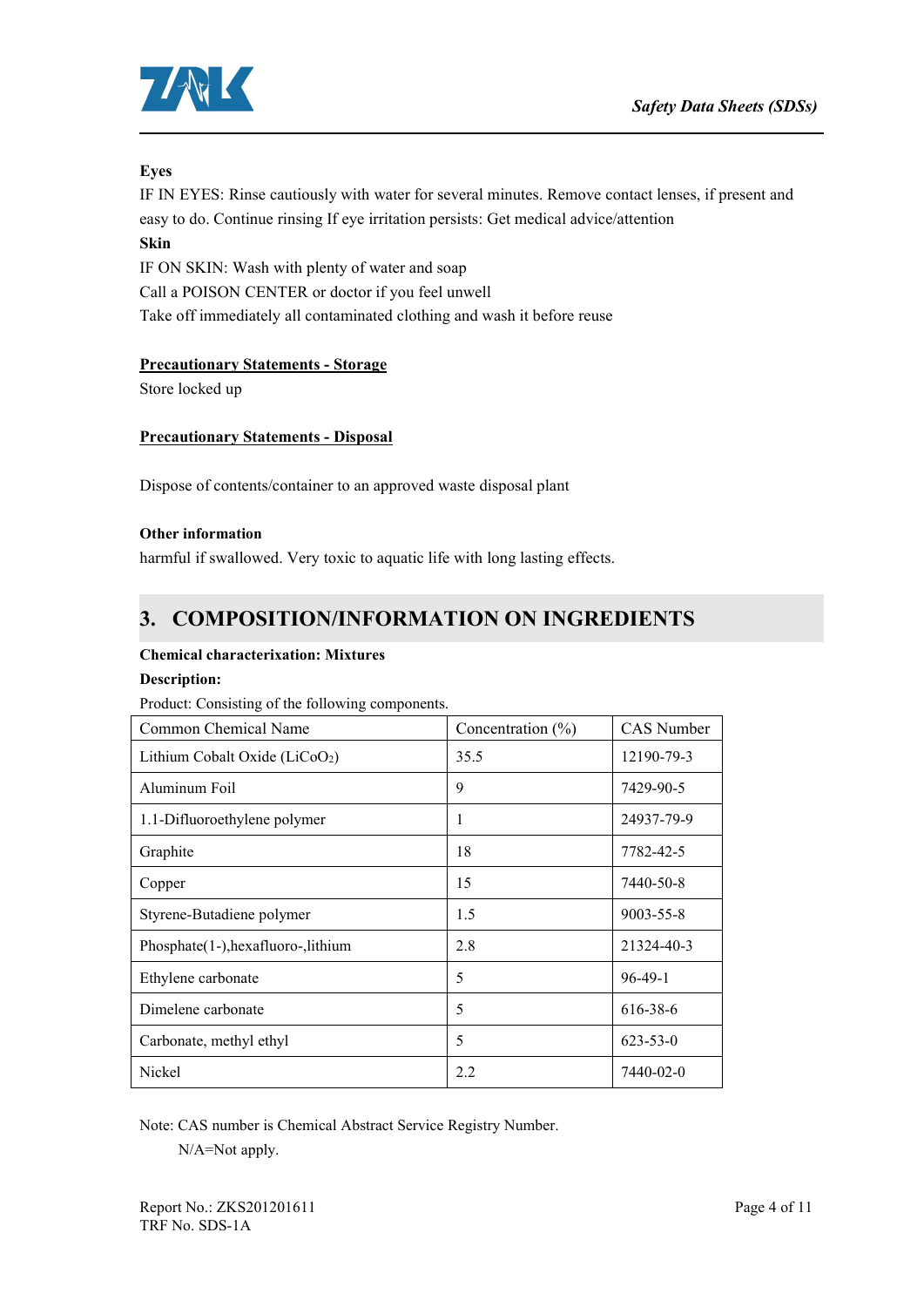

# **4. FIRST-AID MEASURES**

## **First aid measures**

Eye Contact Rinse thoroughly with plenty of water, also under the eyelids. If symptoms persist, call a physician.

Skin Contact Remove contaminated clothing and shoes. Wash skin with soap and water. In the case of skin irritation or allergic reactions see a physician.

Inhalation Move to fresh air. If symptoms persist, call a physician.

Ingestion Do NOT induce vomiting. Drink plenty of water. If symptoms persist, call a physician.

Most important symptoms and effects, both acute and delayed

Swallowing Do not induce vomiting. Get medical attention.

**Most Important Symptoms/Effects** No information available.

## **Indication of any immediate medical attention and special treatment needed**

Notes to Physician Treat symptomatically

# **5. FIRE-FIGHTING MEASURES**

### **Suitable Extinguishing Media**

CO2, dry chemical powder, water spray.

Unsuitable Extinguishing Media:No information available.

## **Specific Hazards Arising from the Chemical**

Formation of toxic gases is possible during heating or in case of fire.

In case of fire, the following can be released:

Carbon monoxide(CO)

Carbon dioxide

Other irritating and toxic gases.

# **Hazardous Combustion Products**

Carbon oxides. Explosion Data Sensitivity to Mechanical Impact No Sensitivity to Static Discharge No

## **Protective Equipment and Precautions for Firefighters**

As in any fire, wear self-contained breathing apparatus pressure-demand, MSHA/NIOSH (approved or equivalent) and full protective gear. For example: Wear self-contained respiratory protective device. Wear suitable protective clothing and eye/face protection.

## **Special hazards arising from the substance or mixture:**

Battery may burstand release hazardus decomposition products when exposed to a fire situation. Lithium ion batteries contain flammable electrolyte that may vent, ignite and produce sparks when subjected to high temperature(>150℃), When damaged or abused(e.g. mechanical damage or electrical overcharging); may burn rapidly with flare-burning effect; may ignite other batteries in clothes proximity.

# **6. ACCIDENTAL RELEASE MEASURES**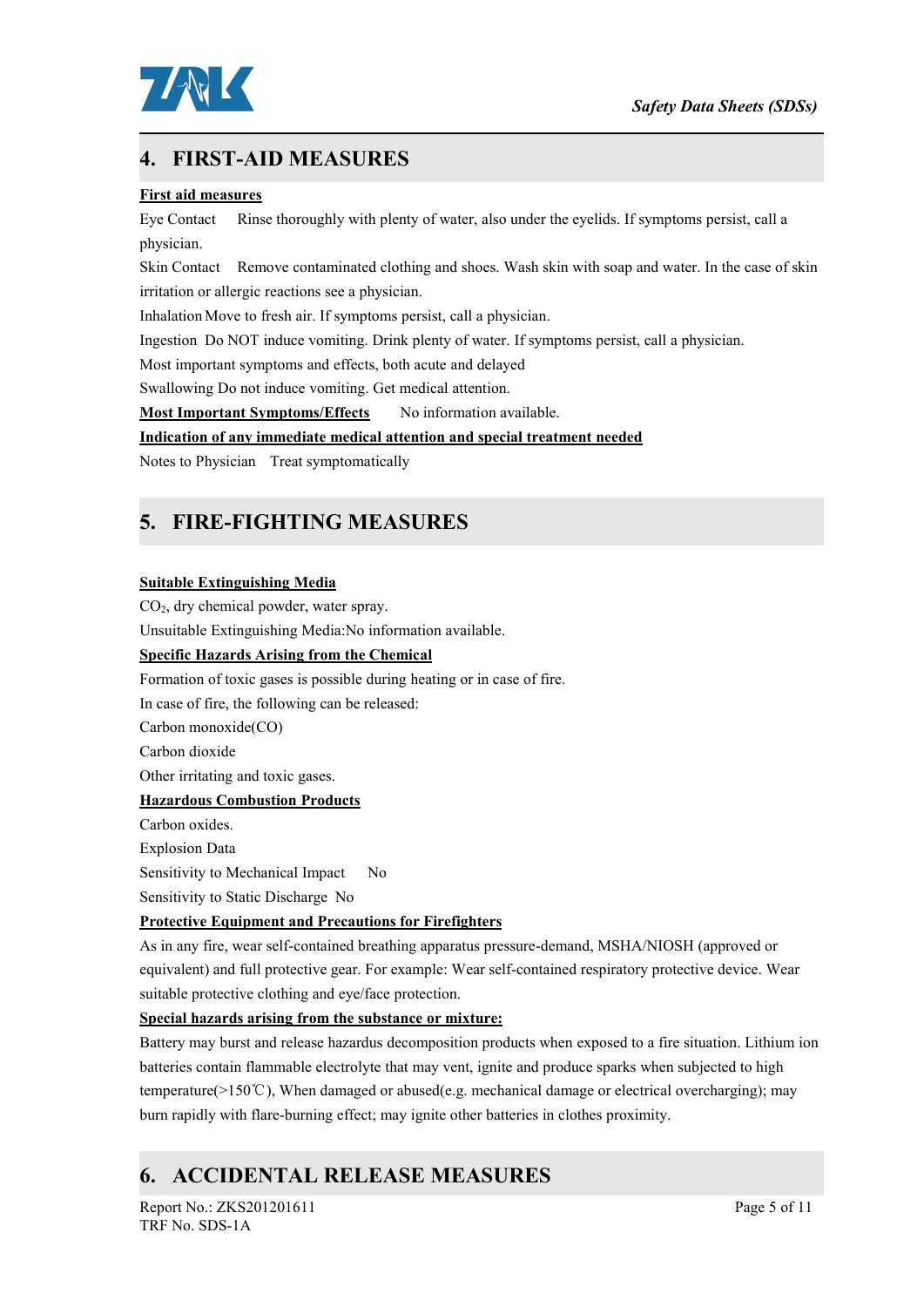

### **Personal precautions, protective equipment and emergency procedures**

Personal Precautions Avoid contact with eyes.

Refer to section 8 for personal protective equipment. Ensure adequate ventilation. Remove all sources of ignition.

Evacuate personnel to safe areas.

## **Environmental precautions**

Environmental Precautions Refer to protective measures listed in Sections 7 and 8.

Absorb with liquid-binding material (sand, diatomite, acid binders, universal binders, sawdust).

Dispose contaminated material as waste according to item 13.

### **Methods and material for containment and cleaning up**

Methods for Containment Prevent further leakage or spillage if safe to do so.<br>Methods for Cleaning up Use personal protective equipment. Dam up. Cover liquid spill with sand, earth or other Non combustible absorbent material. Pick up and transfer to properly labeled containers. Clean contaminated surface thoroughly.

# **7. HANDLING AND STORAGE**

#### **Precautions for safe handling**

Handling Handle in accordance with good industrial hygiene and safety practice. Avoid contact with skin, eyes and clothing. Wear personal protective equipment. Wash thoroughly after handling. Use this material with adequate ventilation.

The product is not explosive.

#### **Conditions for safe storage, including any incompatibilities**

If the Lithium-ion Battery is subject to storage for such a long term as more than 3 months, it is recommended to recharge the Li-ion Polymer Battery periodically.

3 months: -10℃~+40℃, 45 to 85%RH

And recommended at 0℃~+35℃ for long period storage.

The capacity recovery rate in the delivery state (50% capacity of fully charged) after storage is assumed to be 80% or more.

The voltage for a long time storage shall be 3.7V~4.2V range.

Do not storage Lithium-ion Battery haphazardly in a box or drawer where they may short-circuit each other or be short-circuited by other metal objects.

Keep out of reach of children.

Do not expose Li-ion Polymer Battery to heat or fire. Avoid storage in direct sunlight.

Do not store together with oxidizing and acidic materials**.**

Keep ignition sources away- Do not smoke.

Store in cool, dry and well-ventilated place.

**Incompatible Products** None known.

# **8. EXPOSURE CONTROLS AND PERSONAL PROTECTION**

#### **Control parameters**

Ingredients with limit values that require monitoring at the workplace:

12190-79-3 Lithium Cobalt Oxide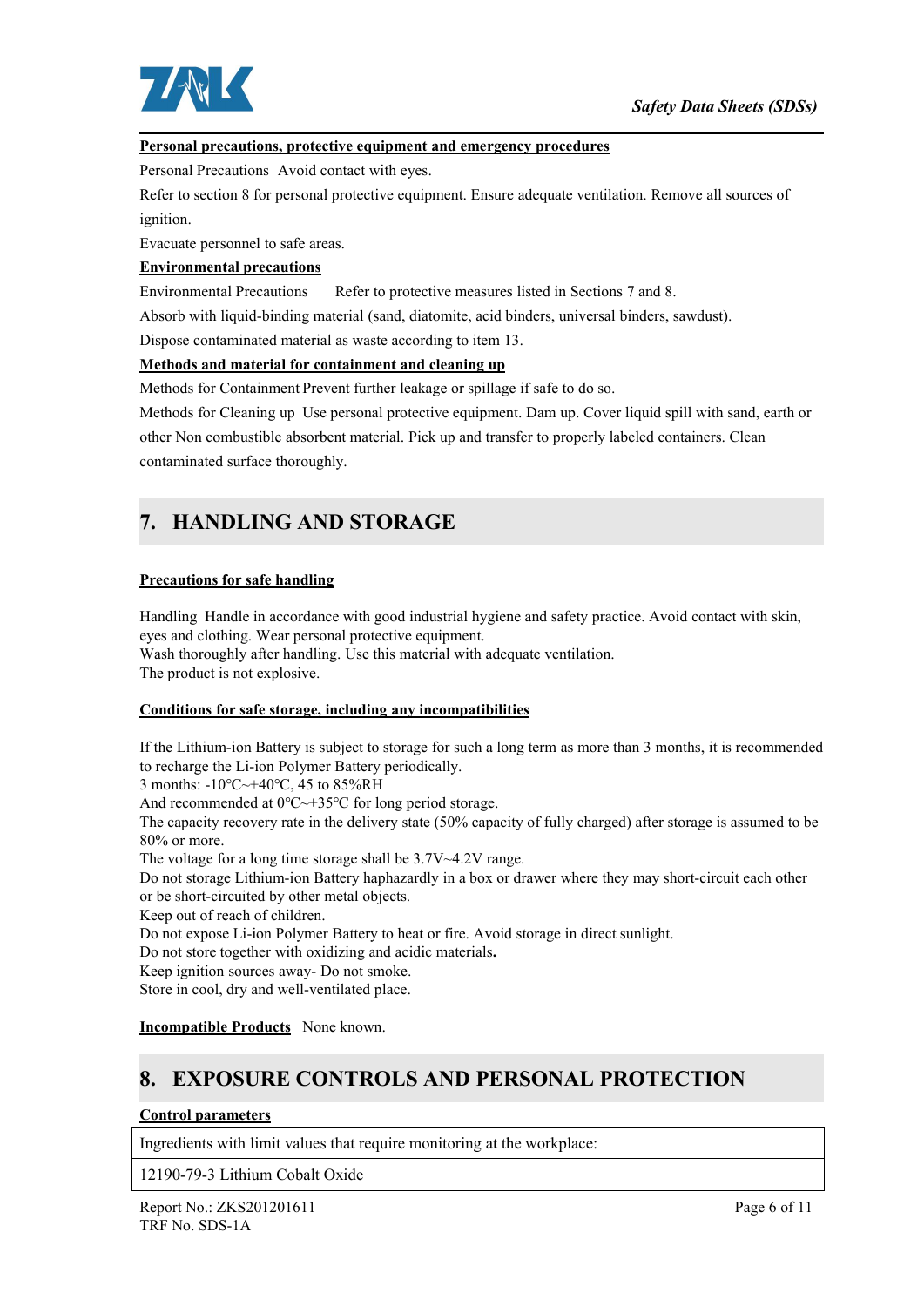# *Safety Data Sheets (SDSs)*



| TLV (USA)     | $0.02$ mg/m <sup>3</sup>     |
|---------------|------------------------------|
| MAK (Germany) | $\sim 0.1$ mg/m <sup>3</sup> |

**Other Exposure Guidelines** Vacated limits revoked by the Court of Appeals decision in AFL-CIO v. OSHA, 965 F.2d 962(11th Cir., 1992).

**Appropriate engineering controls**

**Engineering Measures** Showers

Eyewash stations

Ventilation systems

Use adequate general or local exhaust ventilation to keep airborne concentrations below the permissible exposure limits. Ensure adequate ventilation.

**Individual protection measures, such as personal protective equipment**

**Eye/Face Protection:**



**Body protection:** Protective work clothing. **Skin protection:**



**Protective gloves**

#### **Material of gloves:**

The selection of the suitable gloves does not only depend on the material, but also on further marks of quality and varies from manufacturer to manufacturer. As the product is a preparation of several substances, the resistance of the glove material can not be calculated in advance and has therefore to be checked prior to the application.

#### **Penetration timeof glove material:**

The exact break trough time has to be found out by the manufacturer of the protective gloves and has to be observed.

**Respiratory Protection** No protective equipment is needed under normal use conditions. If exposure limits are exceeded or irritation is experienced, ventilation and evacuation may be required.

**Hygiene Measures** Handle in accordance with good industrial hygiene and safety practice.

# **9. PHYSICAL AND CHEMICAL PROPERTIES**

Physical Form: Prismatic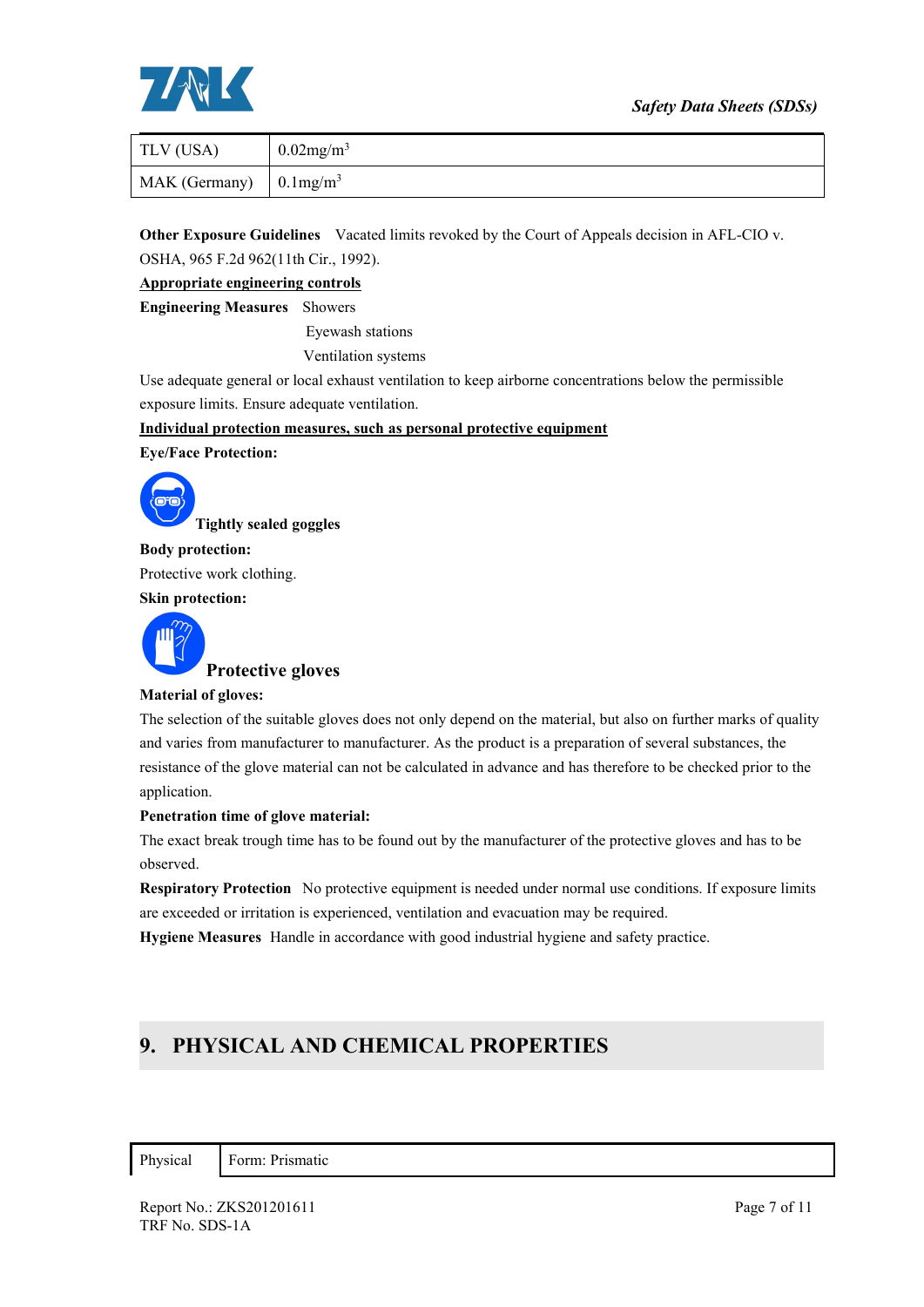

| State                     | Color: Blue                                  |                                            |  |  |  |  |
|---------------------------|----------------------------------------------|--------------------------------------------|--|--|--|--|
|                           | Odour: Odourless                             |                                            |  |  |  |  |
|                           | Odor Threshold: No information available     |                                            |  |  |  |  |
| Change in condition:      |                                              | Not determined.                            |  |  |  |  |
|                           | pH, with indication of the concentration     | Not determined.                            |  |  |  |  |
|                           | Melting point/freezing point                 | Not determined.                            |  |  |  |  |
|                           | Initial boiling point and Boiling range:     | Not determined.                            |  |  |  |  |
| <b>Flash Point</b>        |                                              | Not determined.                            |  |  |  |  |
| Evaporation rate          |                                              | Not determined.                            |  |  |  |  |
| Flammability (solid, gas) |                                              | Not determined.                            |  |  |  |  |
|                           | Upper/lower flammability or explosive limits | Not determined.                            |  |  |  |  |
| Vapor Pressure:           |                                              | Not determined.                            |  |  |  |  |
| Vapor Density:            |                                              | Not determined.                            |  |  |  |  |
| relative density:         |                                              | Not determined.                            |  |  |  |  |
| Solubility in Water:      |                                              | Not determined.                            |  |  |  |  |
|                           | Solubility in other solvents                 | Not determined.                            |  |  |  |  |
|                           | n-octanol/water partition coefficient        | Not determined.                            |  |  |  |  |
| Auto-ignition temperature |                                              | Product is not self-igniting.              |  |  |  |  |
|                           | Decomposition temperature                    | Not determined.                            |  |  |  |  |
| Odout threshold           |                                              | Not determined.                            |  |  |  |  |
| Evaporation rate          |                                              | Not determined.                            |  |  |  |  |
| Viscosity                 |                                              | Not determined.                            |  |  |  |  |
| Other Information         |                                              | No further relevant information available. |  |  |  |  |

# 10. **STABILITY AND REACTIVITY**

**Reactivity:** Stable under recommended storage and handling conditions (see section 7, Handling and storage).

**Chemical stability:** Stable under normal conditions of use, storage and transport.

**Thermal decomposition/conditions to be avoided:** No decomposition if used according to specifications.

**Possibility of Hazardous Reactions:** None under normal processing.

**Hazardous Polymerization:** Hazardous polymerization doesnot occur.

**Conditions to avoid:** Strong heating, fire, Incompatible materials.

**Incompatible materials:** Strong oxidizing agents. Strong acids.Base metals.

**Hazardous Decomposition Products:**Carbon oxides, Other irritating and toxic gases.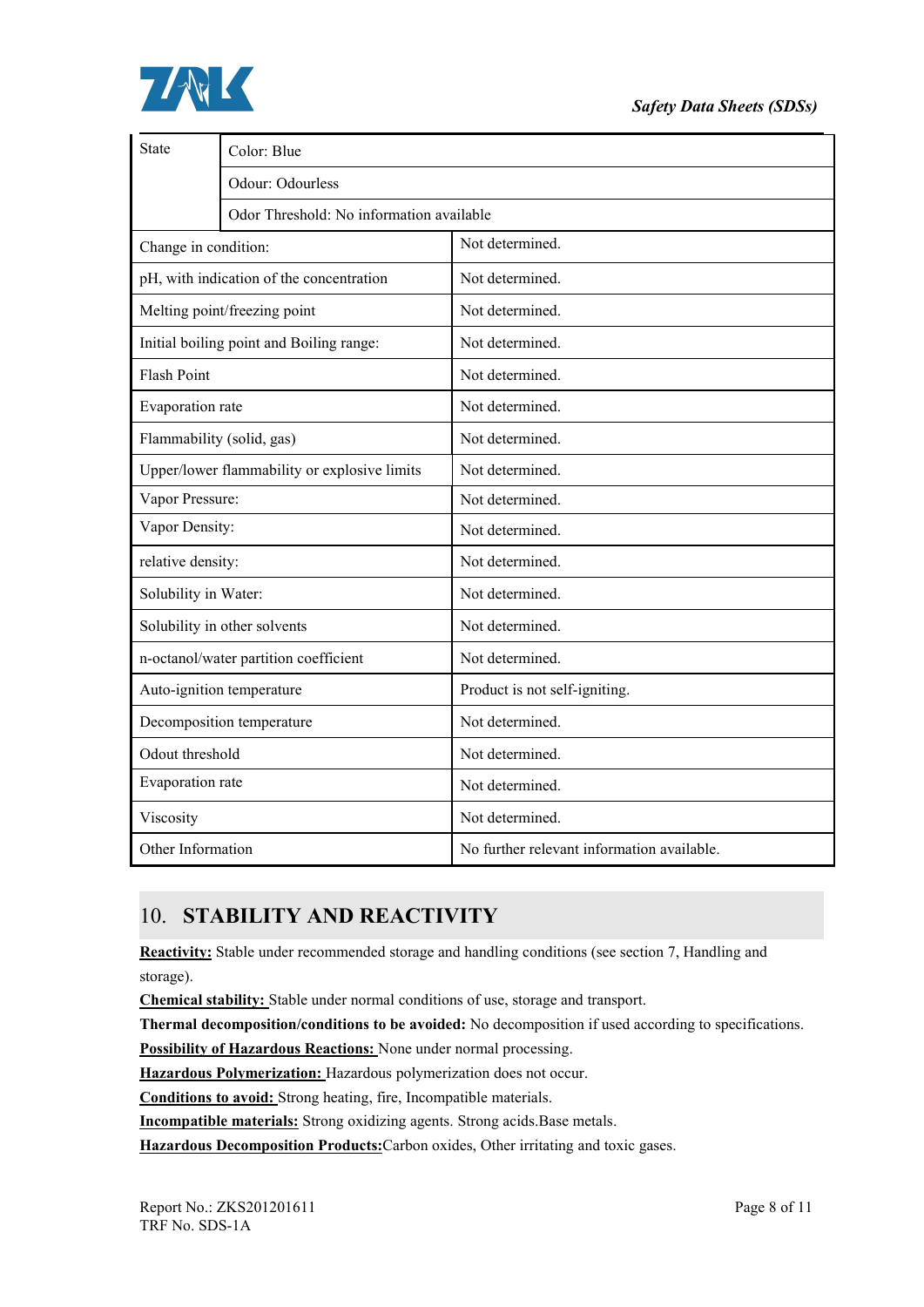

# **11. TOXICOLOGICAL INFORMATION**

#### **Acute toxiciy:** No data available.

LD/LC50 values relevant for classification:

Not available.

**Skin corrosion/irritation:** No irritant effect.

**Serious eye damage/irritation:** Cause serious eye irritation.

**Respiratory or skin sensitization:** No sensitizing effects known.

**Specific target organ system toxicity:** No information available.

**CMR effects(carcinogenity, mutagenicity and toxicity for reproduction):** No information available.

# **12. Ecological Information**

#### **Toxicity:**

Acquatic toxicity:

No further relevant information available.

**Persistence and degradability:** No further relevant information available.

**Bioaccumulative potential:** No further relevant information available.

**Mobility in soil:**No further relevant information available.

Results of PBT and vPvB assessment

PBT: Not applicable.

vPvB: Not applicable.

**Other adverse effects:** No information available.

# **13. DISPOSAL CONSIDERATIONS**

#### **Waste treatment methods**

Recommendation: Must not be disposed together with household garbage.

Do not allow product to reach sewage system

#### **Uncleaned packaging:**

Recommendation: Disposal must be made according to official regulations.

# **14. TRANSPORT INFORMATION**

This report applies to by sea, by air and by land;

The Polymer Li-ion Rechargeable Battery must be of a design type proved to meet the testing requirements of the Manual of test and criteria, Part III, subsection 38.3;

The Polymer Li-ion Rechargeable Battery according to Section II of PACKING INSTRUCTION 965-967 of the 2019 IATA Dangerous Goods regulations 60<sup>th</sup> Edition may be transported. and applicable U.S. DOT regulations for the safe transport of Lithium-ion Battery.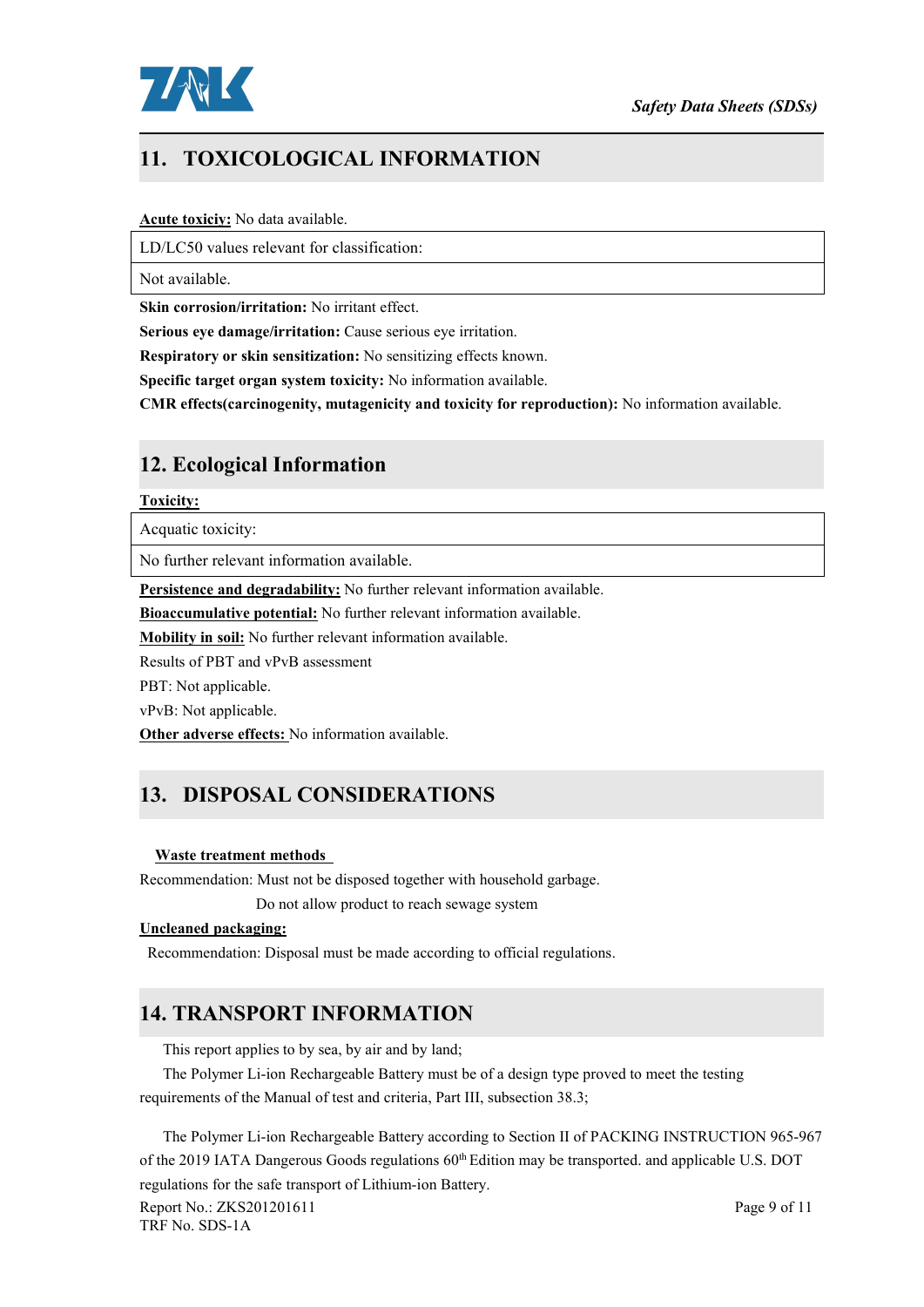

Polymer Li-ion Rechargeable Battery was protected so as to prevent short circuits. This includes protection against contact with conductive materials within the same packaging that could lead to short circuit;

Cell and batteries offered for transport must be packed in inner packaging's that completely enclose the cell or battery; to provide protection from damage or compression to the batteries, the inner packaging's must be placed in a strong rigid outer packaging;

The packaging shall be adequate to avoid mechanical damage during transport, handling and stacking. The materials and pack design shall be chosen so as to prevent the development of unintentional electrical conduction, corrosion of the terminals and ingress of moisture.

The package must be handled with care and that a flammability hazard exists if the package is damaged; With regard to transport, the following regulations are cited and considered:

- The International Civil Aviation Organization (ICAO) Technical Instructions.

- The International Air transport Association (IATA) Dangerous Goods Regulations.

UN number of lithium battery: UN3480;

UN Proper shipping name/Description (technical name): Lithium ion batteries;

- The International Maritime Dangerous Goods Code 2018 Edition (Amdt.39-18)

For lithium-ion batteries by sea, provided that packaging is strong and prevent the products from short-circuit. UN number of lithium battery: UN3481;

UN Proper shipping name/Description (technical name): Lithium ion batteries

Special Provision: International maritime dangerous goods code (IMDG) 188, 230, 310, 348, 957;

- The US Hazardous Materials Regulation (HMR) pursuant to a final rule issued by RSPA

- The Office of Hazardous Materials Safety within the US Department of Transportations' (DOT) Research and Special Programs Administration (RSPA)

# **15. REGULATORY INFORMATION**

**Safety, health and environmental regulations/legislation specific for the substance or mixture** EU Regulation:

**Authorisations:** No information available.

**Restrictions on use:** No information available.

| CAS No.        | EU         | <b>US</b>  | Japan      | Canada      | Austrlia   | Korea      | China      |
|----------------|------------|------------|------------|-------------|------------|------------|------------|
|                | (EINECS    | (TSCA)     | (ENCS)     | (DSL/       | (AICS)     | (ECL)      | (IECSC)    |
|                |            |            |            | NDSL)       |            |            |            |
| 12190-79-3     | Listed     | Not listed | Not listed | <b>NDSL</b> | Not listed | Not listed | Not listed |
| 7440-11-0      | Listed     | Listed     | Listed     | <b>DSL</b>  | Listed     | Listed     | Listed     |
| 21324-40-3     | Listed     | Listed     | Listed     | <b>DSL</b>  | Listed     | Listed     | Listed     |
| $96-49-1$      | Not listed | Listed     | Not listed | <b>DSL</b>  | Listed     | Listed     | Listed     |
| 616-38-6       | Not listed | Listed     | Not listed | <b>DSL</b>  | Listed     | Listed     | Listed     |
| $623 - 53 - 0$ | Listed     | Not listed | Not listed | <b>NDSL</b> | Not listed | Not listed | Not listed |
| 7429-90-5      | Listed     | Not listed | Not listed | <b>NDSL</b> | Not listed | Not listed | Not listed |
| 7440-50-8      | Listed     | Not listed | Not listed | <b>NDSL</b> | Not listed | Not listed | Not listed |

## **Regulatory information**